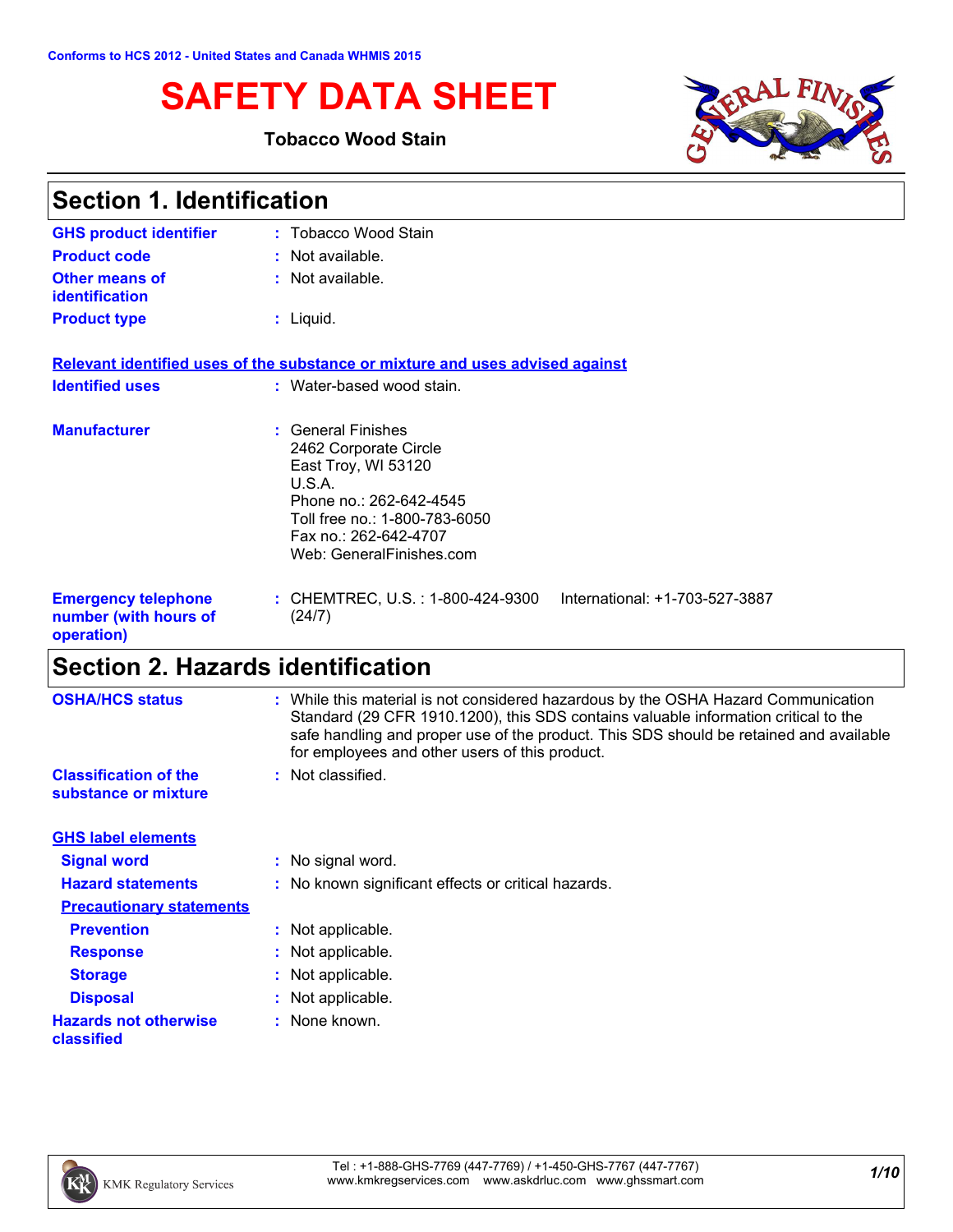

### **Section 3. Composition/information on ingredients**

**Substance/mixture :**

**Other means of identification**

- : Mixture
- **:** Not available.

### Propane-1,2-diol  $\begin{array}{|l|l|}\n\hline\n&21 & -53 \\
\hline\n&21 & -53\n\end{array}$  57-55-6  $\begin{array}{|l|l|}\n\hline\n&21 & -53 \\
\hline\n&21 & -53\n\end{array}$  57-55-6 1333-86-4 Carbon black, non respirable **Ingredient name % CAS number**

Any concentration shown as a range is to protect confidentiality or is due to batch variation.

**There are no additional ingredients present which, within the current knowledge of the supplier and in the concentrations applicable, are classified as hazardous to health or the environment and hence require reporting in this section.**

**Occupational exposure limits, if available, are listed in Section 8.**

### **Section 4. First aid measures**

| <b>Description of necessary first aid measures</b> |                                                                                                                                                                                                                                                                                                                                                        |
|----------------------------------------------------|--------------------------------------------------------------------------------------------------------------------------------------------------------------------------------------------------------------------------------------------------------------------------------------------------------------------------------------------------------|
| <b>Eye contact</b>                                 | Immediately flush eyes with plenty of water, occasionally lifting the upper and lower<br>eyelids. Check for and remove any contact lenses. Get medical attention if irritation<br>occurs.                                                                                                                                                              |
| <b>Inhalation</b>                                  | : Remove victim to fresh air and keep at rest in a position comfortable for breathing. Get<br>medical attention if symptoms occur.                                                                                                                                                                                                                     |
| <b>Skin contact</b>                                | : Flush contaminated skin with plenty of water. Get medical attention if symptoms occur.                                                                                                                                                                                                                                                               |
| <b>Ingestion</b>                                   | : Wash out mouth with water. Remove victim to fresh air and keep at rest in a position<br>comfortable for breathing. If material has been swallowed and the exposed person is<br>conscious, give small quantities of water to drink. Do not induce vomiting unless<br>directed to do so by medical personnel. Get medical attention if symptoms occur. |

#### **Most important symptoms/effects, acute and delayed**

#### **Potential acute health effects**

| <b>Eye contact</b>           | : No known significant effects or critical hazards. |
|------------------------------|-----------------------------------------------------|
| <b>Inhalation</b>            | : No known significant effects or critical hazards. |
| <b>Skin contact</b>          | : No known significant effects or critical hazards. |
| <b>Ingestion</b>             | : No known significant effects or critical hazards. |
| Over-exposure signs/symptoms |                                                     |
| <b>Eye contact</b>           | : No known significant effects or critical hazards. |
| <b>Inhalation</b>            | : No known significant effects or critical hazards. |
| <b>Skin contact</b>          | : No known significant effects or critical hazards. |

**Ingestion** No known significant effects or critical hazards. **:**

#### **Indication of immediate medical attention and special treatment needed, if necessary**

| <b>Notes to physician</b>         | : Treat symptomatically. Contact poison treatment specialist immediately if large<br>quantities have been ingested or inhaled. |
|-----------------------------------|--------------------------------------------------------------------------------------------------------------------------------|
| <b>Specific treatments</b>        | : No specific treatment.                                                                                                       |
| <b>Protection of first-aiders</b> | No action shall be taken involving any personal risk or without suitable training.                                             |

**See toxicological information (Section 11)**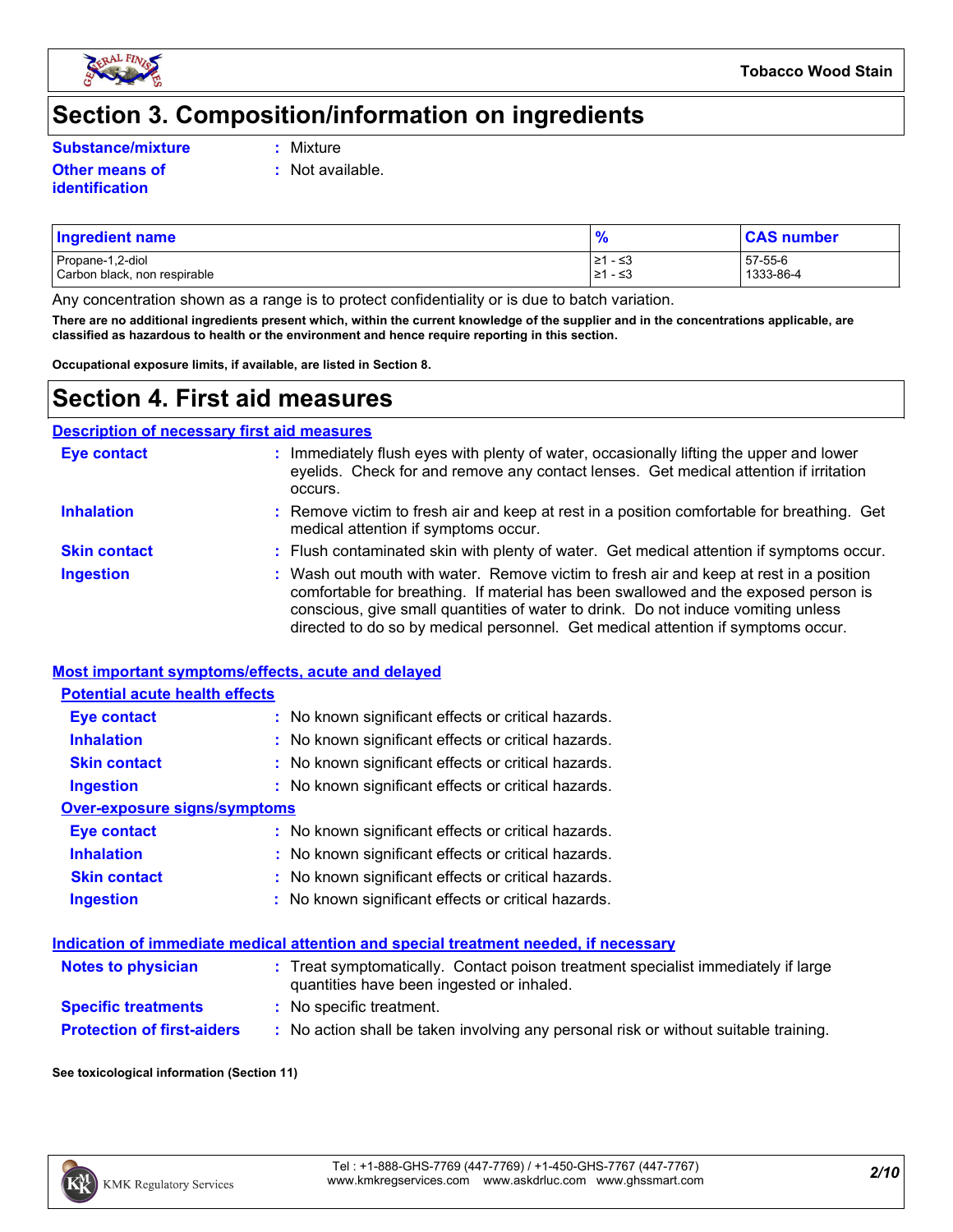

# **Section 5. Fire-fighting measures**

| <b>Extinguishing media</b>                               |                                                                                                                                                                                                     |
|----------------------------------------------------------|-----------------------------------------------------------------------------------------------------------------------------------------------------------------------------------------------------|
| <b>Suitable extinguishing</b><br>media                   | $\therefore$ In case of fire, use water spray (fog), foam, dry chemical or CO <sub>2</sub> .                                                                                                        |
| <b>Unsuitable extinguishing</b><br>media                 | : None known.                                                                                                                                                                                       |
| <b>Specific hazards arising</b><br>from the chemical     | : In a fire or if heated, a pressure increase will occur and the container may burst.                                                                                                               |
| <b>Hazardous thermal</b><br>decomposition products       | : Decomposition products may include the following materials:<br>carbon dioxide<br>carbon monoxide                                                                                                  |
| <b>Special protective actions</b><br>for fire-fighters   | : Promptly isolate the scene by removing all persons from the vicinity of the incident if<br>there is a fire. No action shall be taken involving any personal risk or without suitable<br>training. |
| <b>Special protective</b><br>equipment for fire-fighters | : Fire-fighters should wear appropriate protective equipment and self-contained breathing<br>apparatus (SCBA) with a full face-piece operated in positive pressure mode.                            |

## **Section 6. Accidental release measures**

| <b>Personal precautions, protective equipment and emergency procedures</b> |  |                                                                                                                                                                                                                                                                                                                                                                                                                                                                                                                                                                                            |
|----------------------------------------------------------------------------|--|--------------------------------------------------------------------------------------------------------------------------------------------------------------------------------------------------------------------------------------------------------------------------------------------------------------------------------------------------------------------------------------------------------------------------------------------------------------------------------------------------------------------------------------------------------------------------------------------|
| For non-emergency<br>personnel                                             |  | : No action shall be taken involving any personal risk or without suitable training.<br>Evacuate surrounding areas. Keep unnecessary and unprotected personnel from<br>entering. Do not touch or walk through spilled material. Put on appropriate personal<br>protective equipment.                                                                                                                                                                                                                                                                                                       |
| For emergency responders :                                                 |  | If specialized clothing is required to deal with the spillage, take note of any information in<br>Section 8 on suitable and unsuitable materials. See also the information in "For non-<br>emergency personnel".                                                                                                                                                                                                                                                                                                                                                                           |
| <b>Environmental precautions</b>                                           |  | : Avoid dispersal of spilled material and runoff and contact with soil, waterways, drains<br>and sewers. Inform the relevant authorities if the product has caused environmental<br>pollution (sewers, waterways, soil or air).                                                                                                                                                                                                                                                                                                                                                            |
| <b>Methods and materials for containment and cleaning up</b>               |  |                                                                                                                                                                                                                                                                                                                                                                                                                                                                                                                                                                                            |
| <b>Spill</b>                                                               |  | : Stop leak if without risk. Move containers from spill area. Prevent entry into sewers,<br>water courses, basements or confined areas. Wash spillages into an effluent treatment<br>plant or proceed as follows. Contain and collect spillage with non-combustible,<br>absorbent material e.g. sand, earth, vermiculite or diatomaceous earth and place in<br>container for disposal according to local regulations (see Section 13). Dispose of via a<br>licensed waste disposal contractor. Note: see Section 1 for emergency contact<br>information and Section 13 for waste disposal. |

# **Section 7. Handling and storage**

#### **Precautions for safe handling**

| <b>Protective measures</b>                       | : Put on appropriate personal protective equipment (see Section 8).                                                                                                                                                                                                    |
|--------------------------------------------------|------------------------------------------------------------------------------------------------------------------------------------------------------------------------------------------------------------------------------------------------------------------------|
| <b>Advice on general</b><br>occupational hygiene | : Eating, drinking and smoking should be prohibited in areas where this material is<br>handled, stored and processed. Workers should wash hands and face before eating,<br>drinking and smoking. See also Section 8 for additional information on hygiene<br>measures. |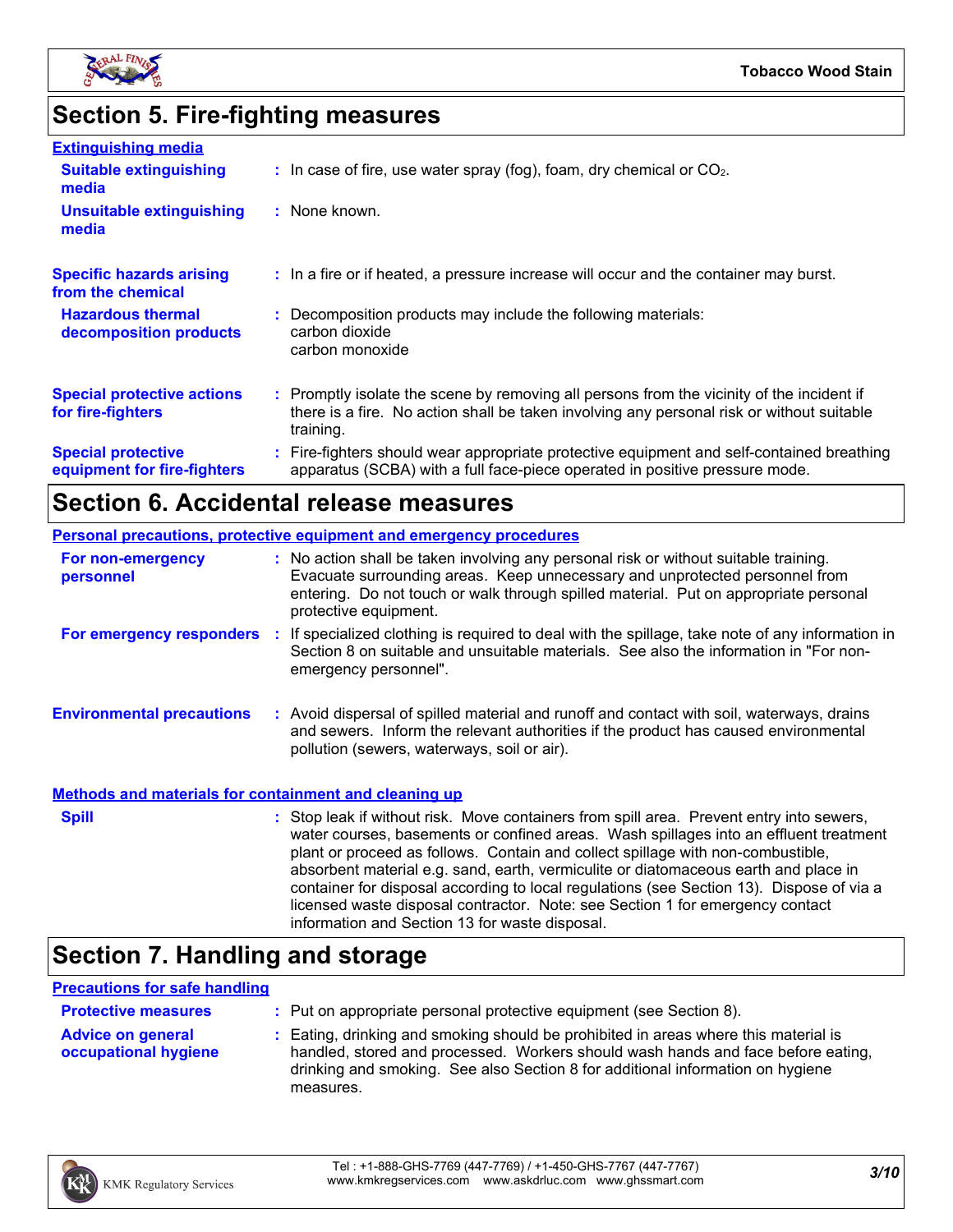

## **Section 7. Handling and storage**

|                          | <b>Conditions for safe storage, :</b> Store in accordance with local regulations. Store in original container protected from |
|--------------------------|------------------------------------------------------------------------------------------------------------------------------|
| including any            | direct sunlight in a dry, cool and well-ventilated area, away from incompatible materials                                    |
| <i>incompatibilities</i> | (see Section 10) and food and drink. Keep container tightly closed and sealed until                                          |
|                          | ready for use. Containers that have been opened must be carefully resealed and kept                                          |
|                          | upright to prevent leakage. Do not store in unlabeled containers. Use appropriate                                            |
|                          | containment to avoid environmental contamination. See Section 10 for incompatible                                            |
|                          | materials before handling or use.                                                                                            |

### **Section 8. Exposure controls/personal protection**

#### **Control parameters**

**United States**

#### **Occupational exposure limits**

| <b>Ingredient name</b>       | <b>Exposure limits</b>                                     |
|------------------------------|------------------------------------------------------------|
| Propane-1,2-diol             | AIHA WEEL (United States, 10/2011).                        |
|                              | TWA: 10 mg/m <sup>3</sup> 8 hours.                         |
| Carbon black, non respirable | NIOSH REL (United States, 10/2016).                        |
|                              | TWA: $3.5 \text{ mg/m}^3$ 10 hours.                        |
|                              | TWA: 0.1 mg of PAHs/cm <sup>3</sup> 10 hours.              |
|                              | OSHA PEL (United States, 6/2016).                          |
|                              | TWA: $3.5 \text{ mg/m}^3$ 8 hours.                         |
|                              | ACGIH TLV (United States, 3/2017).                         |
|                              | TWA: 3 mg/m <sup>3</sup> 8 hours. Form: Inhalable fraction |

#### **Canada**

#### **Occupational exposure limits**

| <b>Ingredient name</b>       | <b>Exposure limits</b>                                                                                                                                                                                                                                                                                                                                                                                                                                                                                                   |
|------------------------------|--------------------------------------------------------------------------------------------------------------------------------------------------------------------------------------------------------------------------------------------------------------------------------------------------------------------------------------------------------------------------------------------------------------------------------------------------------------------------------------------------------------------------|
| Propane-1,2-diol             | CA Ontario Provincial (Canada, 7/2015).<br>TWA: 10 mg/m <sup>3</sup> 8 hours. Form: Aerosol only<br>TWA: 155 mg/m <sup>3</sup> 8 hours. Form: Vapor and aerosol<br>TWA: 50 ppm 8 hours. Form: Vapor and aerosol                                                                                                                                                                                                                                                                                                          |
| Carbon black, non respirable | CA British Columbia Provincial (Canada, 7/2016).<br>TWA: 3 mg/m <sup>3</sup> 8 hours. Form: Inhalable<br>CA Alberta Provincial (Canada, 4/2009).<br>8 hrs OEL: 3.5 mg/m <sup>3</sup> 8 hours.<br>CA Quebec Provincial (Canada, 1/2014).<br>TWAEV: 3.5 mg/m <sup>3</sup> 8 hours.<br>CA Ontario Provincial (Canada, 7/2015).<br>TWA: 3 mg/m <sup>3</sup> 8 hours. Form: Inhalable fraction<br>CA Saskatchewan Provincial (Canada, 7/2013).<br>STEL: 7 mg/m <sup>3</sup> 15 minutes.<br>TWA: $3.5 \text{ mg/m}^3$ 8 hours. |

| <b>Appropriate engineering</b><br><b>controls</b> | : Good general ventilation should be sufficient to control worker exposure to airborne<br>contaminants.                                                          |
|---------------------------------------------------|------------------------------------------------------------------------------------------------------------------------------------------------------------------|
| <b>Environmental exposure</b><br><b>controls</b>  | : Emissions from ventilation or work process equipment should be checked to ensure<br>they comply with the requirements of environmental protection legislation. |
| <b>Individual protection measures</b>             |                                                                                                                                                                  |
| <b>Hygiene measures</b>                           | Wash hands, forearms and face thoroughly after handling chemical products, before                                                                                |

e moroughly after handling chemi eating, smoking and using the lavatory and at the end of the working period. Appropriate techniques should be used to remove potentially contaminated clothing. Wash contaminated clothing before reusing. Ensure that eyewash stations and safety showers are close to the workstation location. **Hygiene measures :** Wash han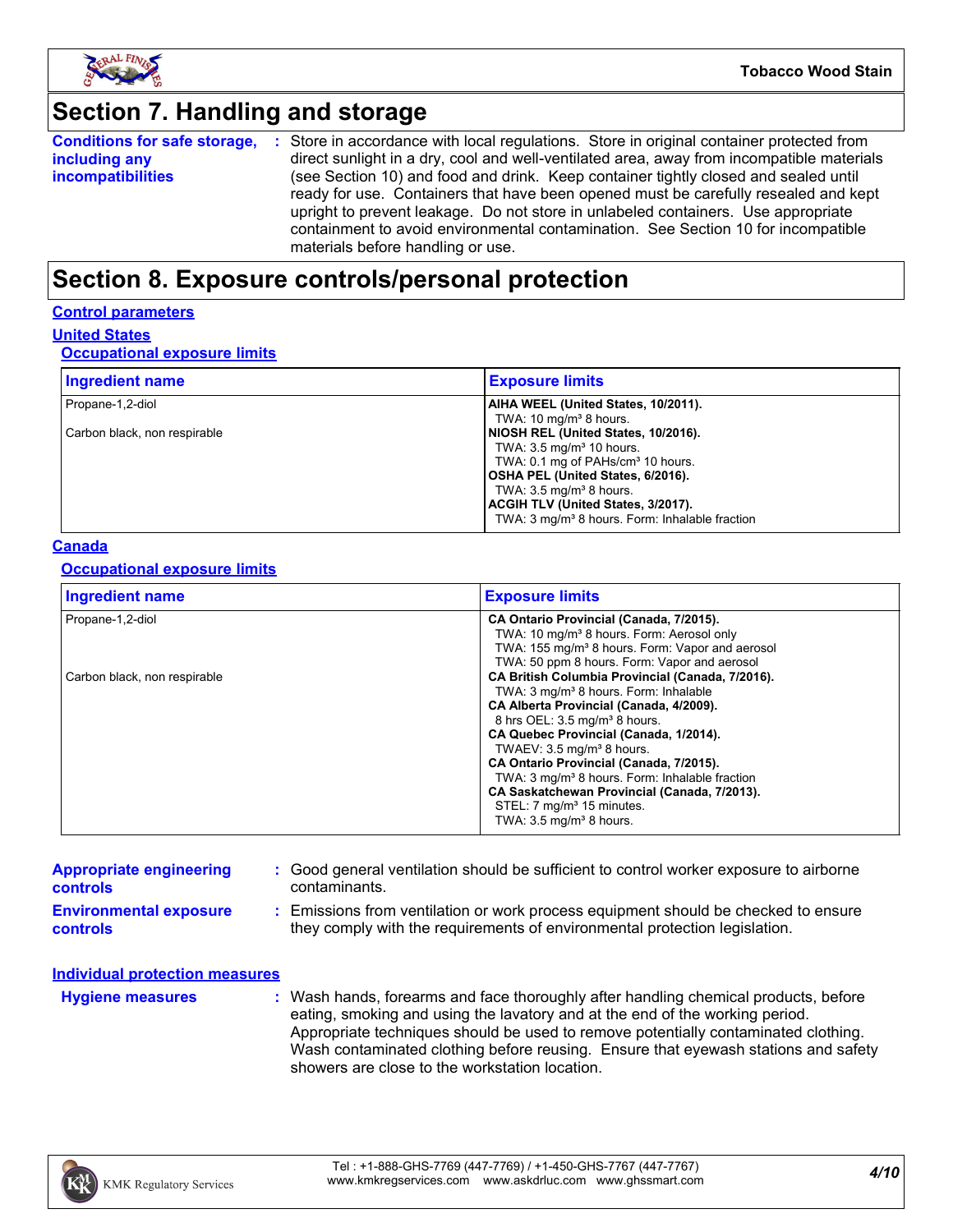

# **Section 8. Exposure controls/personal protection**

| <b>Eye/face protection</b>    | : Safety eyewear complying with an approved standard should be used when a risk<br>assessment indicates this is necessary to avoid exposure to liquid splashes, mists,<br>gases or dusts. If contact is possible, the following protection should be worn, unless<br>the assessment indicates a higher degree of protection: safety glasses with side-shields. |
|-------------------------------|----------------------------------------------------------------------------------------------------------------------------------------------------------------------------------------------------------------------------------------------------------------------------------------------------------------------------------------------------------------|
| <b>Skin protection</b>        |                                                                                                                                                                                                                                                                                                                                                                |
| <b>Hand protection</b>        | : Chemical-resistant, impervious gloves complying with an approved standard should be<br>worn at all times when handling chemical products if a risk assessment indicates this is<br>necessary.                                                                                                                                                                |
| <b>Body protection</b>        | : Personal protective equipment for the body should be selected based on the task being<br>performed and the risks involved and should be approved by a specialist before<br>handling this product.                                                                                                                                                            |
| <b>Other skin protection</b>  | : Appropriate footwear and any additional skin protection measures should be selected<br>based on the task being performed and the risks involved and should be approved by a<br>specialist before handling this product.                                                                                                                                      |
| <b>Respiratory protection</b> | : Based on the hazard and potential for exposure, select a respirator that meets the<br>appropriate standard or certification. Respirators must be used according to a<br>respiratory protection program to ensure proper fitting, training, and other important<br>aspects of use.                                                                            |

# **Section 9. Physical and chemical properties**

| Liquid. [Viscous.]<br>t. |
|--------------------------|
| Dark brown.              |
| Not available.<br>÷.     |
| Not available.           |
| 8 to 9                   |
| Not available.           |
| Not available.           |
| : Not available.         |
| Not available.           |
| $:$ Not available.       |
| Not available.<br>t.     |
| Not available.<br>t.     |
| Not available.           |
| 1.02                     |
| Soluble in water.<br>÷.  |
| Not available.<br>t.     |
| Not available.<br>t.     |
| : Not available.         |
| Not available.<br>ŧ.     |
| 142.305 g/L              |
| Not available.<br>t.     |
|                          |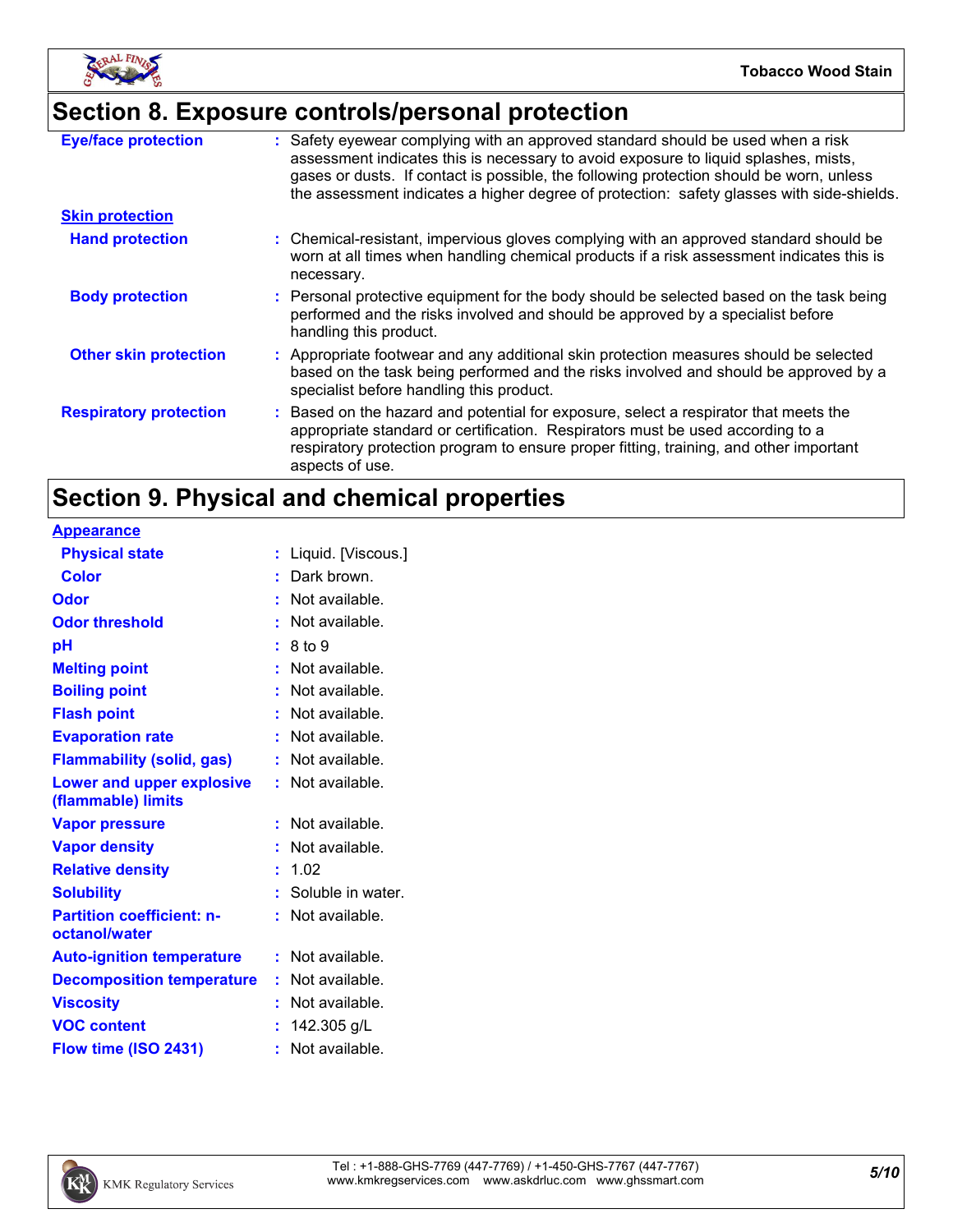

# **Section 10. Stability and reactivity**

| <b>Reactivity</b>                            | : No specific test data related to reactivity available for this product or its ingredients.              |
|----------------------------------------------|-----------------------------------------------------------------------------------------------------------|
| <b>Chemical stability</b>                    | : The product is stable.                                                                                  |
| <b>Possibility of hazardous</b><br>reactions | : Under normal conditions of storage and use, hazardous reactions will not occur.                         |
| <b>Conditions to avoid</b>                   | : Protect from freezing.                                                                                  |
| Incompatible materials                       | : Reactive or incompatible with the following materials: oxidizing materials.                             |
| <b>Hazardous decomposition</b><br>products   | : Under normal conditions of storage and use, hazardous decomposition products should<br>not be produced. |

### **Section 11. Toxicological information**

#### **Information on toxicological effects**

#### **Acute toxicity**

| <b>Product/ingredient name</b> | <b>Result</b>            | <b>Species</b> | <b>Dose</b>              | <b>Exposure</b> |  |
|--------------------------------|--------------------------|----------------|--------------------------|-----------------|--|
| Propane-1,2-diol               | LD50 Dermal<br>LD50 Oral | Rabbit<br>Rat  | 20800 mg/kg<br>$20$ g/kg |                 |  |
| Carbon black, non respirable   | LD50 Oral                | Rat            | >15400 mg/kg             |                 |  |

#### **Irritation/Corrosion**

| <b>Product/ingredient name</b> | <b>Result</b>                                | <b>Species</b>   | <b>Score</b> | <b>Exposure</b>                               | <b>Observation</b> |
|--------------------------------|----------------------------------------------|------------------|--------------|-----------------------------------------------|--------------------|
| Propane-1.2-diol               | Eves - Mild irritant<br>Eyes - Mild irritant | Rabbit<br>Rabbit |              | 24 hours 500 mg $\vert$ -<br>$100 \text{ mg}$ |                    |

#### **Sensitization**

There is no data available.

#### **Mutagenicity**

There is no data available.

#### **Carcinogenicity**

There is no data available.

#### **Reproductive toxicity**

There is no data available.

#### **Teratogenicity**

There is no data available.

#### **Specific target organ toxicity (single exposure)**

There is no data available.

#### **Specific target organ toxicity (repeated exposure)**

There is no data available.

#### **Aspiration hazard**

There is no data available.

#### **Information on the likely :** Dermal contact. Eye contact. Inhalation. Ingestion.

**routes of exposure**

#### **Potential acute health effects**

**Eye contact :** No known significant effects or critical hazards.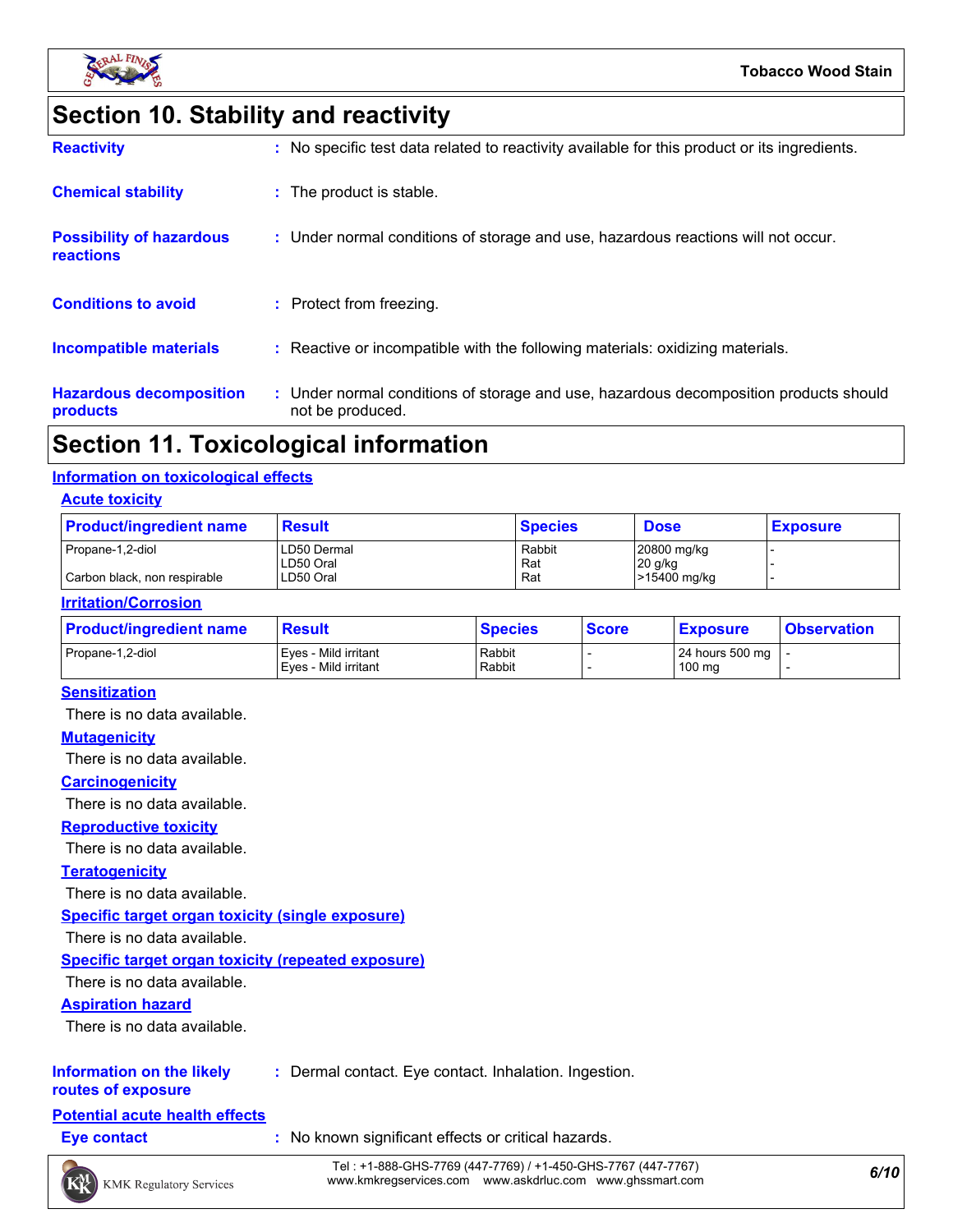

### **Section 11. Toxicological information**

| No known significant effects or critical hazards.<br><b>Inhalation</b> |  |
|------------------------------------------------------------------------|--|
|------------------------------------------------------------------------|--|

- **Skin contact :** No known significant effects or critical hazards.
- **Ingestion :** No known significant effects or critical hazards.

| Symptoms related to the physical, chemical and toxicological characteristics |                                                     |  |  |  |  |
|------------------------------------------------------------------------------|-----------------------------------------------------|--|--|--|--|
| <b>Eye contact</b>                                                           | : No known significant effects or critical hazards. |  |  |  |  |
| <b>Inhalation</b>                                                            | : No known significant effects or critical hazards. |  |  |  |  |
| <b>Skin contact</b>                                                          | : No known significant effects or critical hazards. |  |  |  |  |
| <b>Ingestion</b>                                                             | : No known significant effects or critical hazards. |  |  |  |  |
|                                                                              |                                                     |  |  |  |  |

#### **Delayed and immediate effects and also chronic effects from short and long term exposure**

| <b>Short term exposure</b>                   |                                                     |
|----------------------------------------------|-----------------------------------------------------|
| <b>Potential immediate</b><br><b>effects</b> | : No known significant effects or critical hazards. |
| <b>Potential delayed effects</b>             | : No known significant effects or critical hazards. |
| <b>Long term exposure</b>                    |                                                     |
| <b>Potential immediate</b><br><b>effects</b> | : No known significant effects or critical hazards. |
| <b>Potential delayed effects</b>             | : No known significant effects or critical hazards. |
| <b>Potential chronic health effects</b>      |                                                     |
| <b>General</b>                               | : No known significant effects or critical hazards. |
| <b>Carcinogenicity</b>                       | : No known significant effects or critical hazards. |
| <b>Mutagenicity</b>                          | : No known significant effects or critical hazards. |
| <b>Teratogenicity</b>                        | : No known significant effects or critical hazards. |
| <b>Developmental effects</b>                 | : No known significant effects or critical hazards. |
| <b>Fertility effects</b>                     | : No known significant effects or critical hazards. |

#### **Numerical measures of toxicity**

**Acute toxicity estimates**

There is no data available.

## **Section 12. Ecological information**

#### **Toxicity**

| <b>Product/ingredient name</b> | <b>Result</b>                                                                                                | <b>Species</b>                                                                                   | <b>Exposure</b>                  |
|--------------------------------|--------------------------------------------------------------------------------------------------------------|--------------------------------------------------------------------------------------------------|----------------------------------|
| Propane-1,2-diol               | Acute EC50 >110 ppm Fresh water<br>Acute LC50 1020000 µg/L Fresh water<br>Acute LC50 710000 µg/L Fresh water | Daphnia - Daphnia magna<br>Crustaceans - Ceriodaphnia dubia<br><b>Fish - Pimephales promelas</b> | 48 hours<br>48 hours<br>96 hours |
| Carbon black, non respirable   | Acute EC50 37.563 mg/L Fresh water                                                                           | Daphnia - Daphnia magna - Neonate                                                                | 48 hours                         |

#### **Persistence and degradability**

There is no data available.

#### **Bioaccumulative potential**

| <b>Product/ingredient name</b> | ∣ LoqP <sub>ow</sub> | <b>BCF</b> | <b>Potential</b> |
|--------------------------------|----------------------|------------|------------------|
| Propane-1,2-diol               | $-1.07$              |            | low              |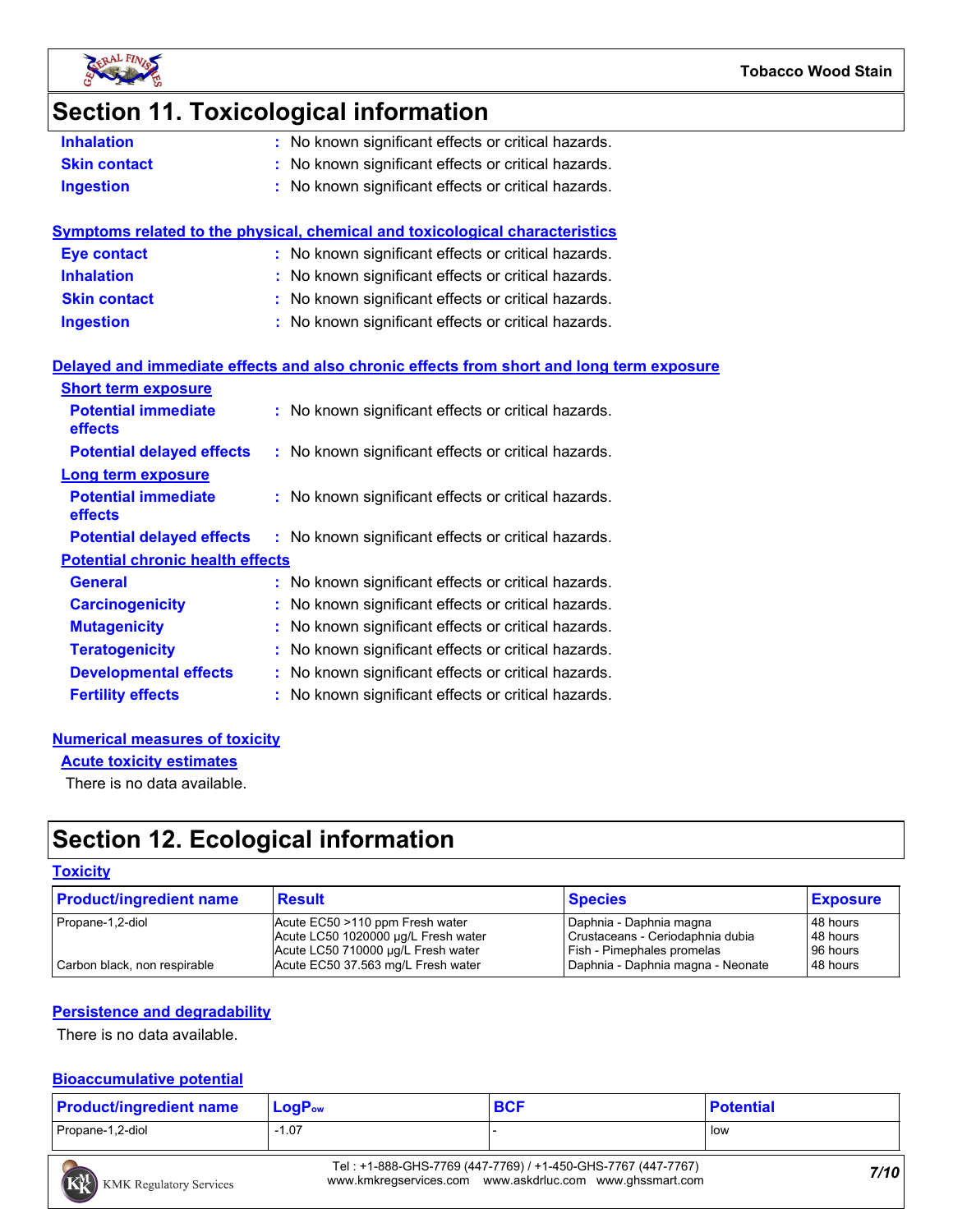

## **Section 12. Ecological information**

#### **Mobility in soil**

**Soil/water partition coefficient (KOC)**

**:** Not available.

#### **Other adverse effects** : No known significant effects or critical hazards.

### **Section 13. Disposal considerations**

| <b>Disposal methods</b> | : The generation of waste should be avoided or minimized wherever possible. Disposal<br>of this product, solutions and any by-products should comply with the requirements of<br>environmental protection and waste disposal legislation and any regional local authority<br>requirements. Dispose of surplus and non-recyclable products via a licensed waste<br>disposal contractor. Waste should not be disposed of untreated to the sewer unless<br>fully compliant with the requirements of all authorities with jurisdiction. Waste packaging<br>should be recycled. Incineration or landfill should only be considered when recycling is<br>not feasible. This material and its container must be disposed of in a safe way. Empty<br>containers or liners may retain some product residues. Avoid dispersal of spilled |
|-------------------------|--------------------------------------------------------------------------------------------------------------------------------------------------------------------------------------------------------------------------------------------------------------------------------------------------------------------------------------------------------------------------------------------------------------------------------------------------------------------------------------------------------------------------------------------------------------------------------------------------------------------------------------------------------------------------------------------------------------------------------------------------------------------------------------------------------------------------------|
|                         | material and runoff and contact with soil, waterways, drains and sewers.                                                                                                                                                                                                                                                                                                                                                                                                                                                                                                                                                                                                                                                                                                                                                       |

### **Section 14. Transport information**

|                                        | <b>DOT Classification</b> | <b>TDG Classification</b> | <b>IMDG</b>    | <b>IATA</b>    |
|----------------------------------------|---------------------------|---------------------------|----------------|----------------|
| <b>UN number</b>                       | Not regulated.            | Not regulated.            | Not regulated. | Not regulated. |
| <b>UN proper</b><br>shipping name      |                           | $\overline{a}$            |                |                |
| <b>Transport</b><br>hazard class(es)   |                           | ۰                         |                |                |
| <b>Packing group</b>                   |                           |                           |                | -              |
| <b>Environmental</b><br><b>hazards</b> | No.                       | No.                       | No.            | No.            |

**AERG :** Not applicable.

**Special precautions for user Transport within user's premises:** always transport in closed containers that are **:** upright and secure. Ensure that persons transporting the product know what to do in the event of an accident or spillage.

### **Section 15. Regulatory information**

**U.S. Federal regulations**

**: TSCA 8(a) PAIR**: Octamethylcyclotetrasiloxane; Poly(oxy-1,2-ethanediyl), α-[(1,1,3,3 tetramethylbutyl)phenyl]-ω-hydroxy-

**TSCA 8(a) CDR Exempt/Partial exemption**: Not determined

**United States inventory (TSCA 8b)**: All components are listed or exempted.

**Commerce control list precursor**: 2,2',2''-Nitrilotriethanol

**Clean Water Act (CWA) 311**: Propionic acid; Propylene oxide; Cyclohexane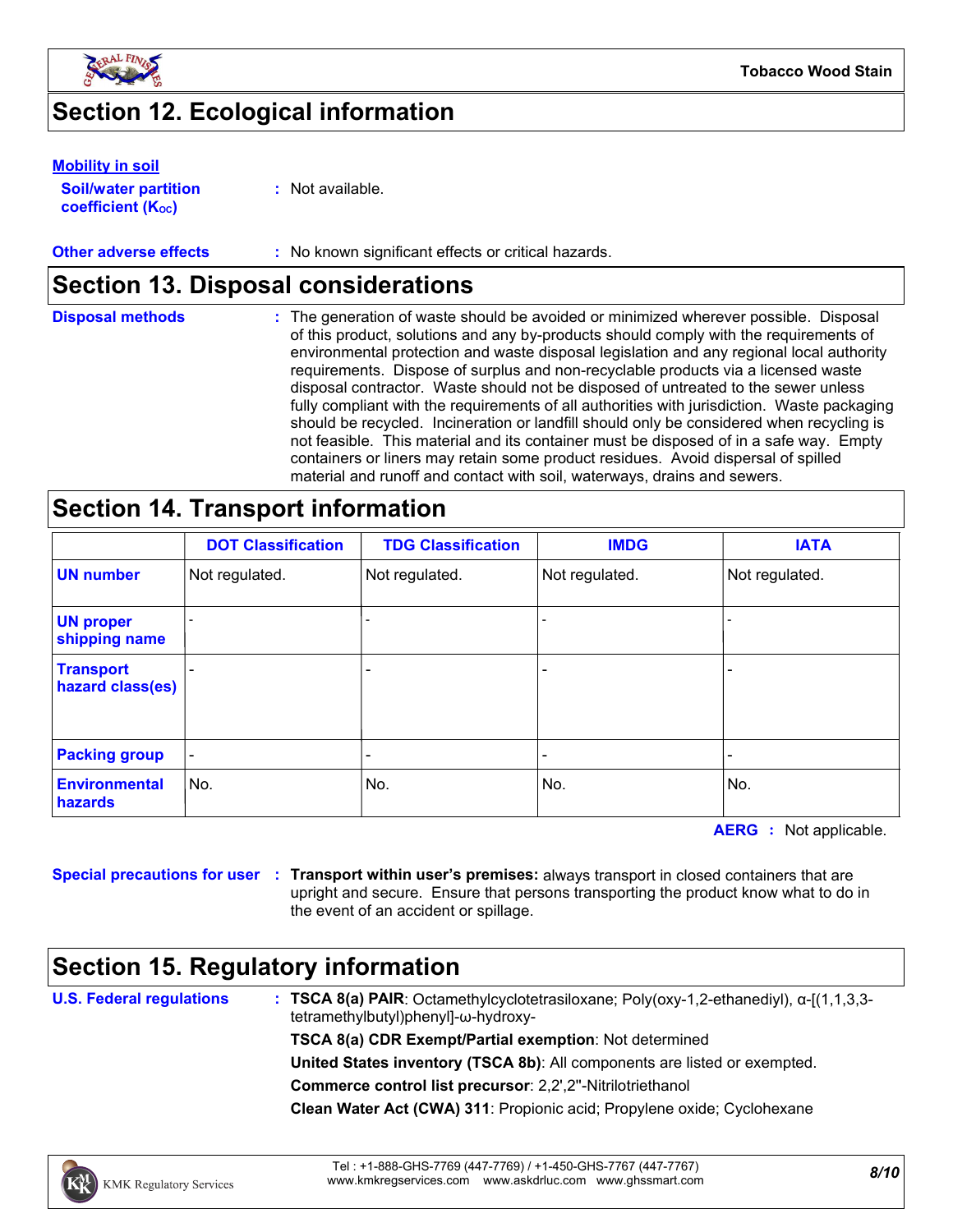

### **Section 15. Regulatory information**

| <b>Clean Air Act Section 112</b><br>(b) Hazardous Air<br><b>Pollutants (HAPS)</b> | : Listed     |
|-----------------------------------------------------------------------------------|--------------|
| <b>Clean Air Act Section 602</b><br><b>Class   Substances</b>                     | : Not listed |
| <b>Clean Air Act Section 602</b><br><b>Class II Substances</b>                    | : Not listed |
| <b>DEA List   Chemicals</b><br>(Precursor Chemicals)                              | : Not listed |
| <b>DEA List II Chemicals</b><br>(Essential Chemicals)                             | : Not listed |

#### **SARA 302/304**

**Composition/information on ingredients**

|                 |            | <b>SARA 302 TPQ</b> |           | <b>SARA 304 RQ</b> |                          |
|-----------------|------------|---------------------|-----------|--------------------|--------------------------|
| <b>Name</b>     | <b>EHS</b> | (lbs)               | (gallons) | (lbs)              | (gallons)                |
| Hydrazine       | Yes.       | 1000                | 119.9     |                    | 0.12                     |
| Ethylene oxide  | Yes.       | 1000                |           | 10                 | $\overline{\phantom{0}}$ |
| Propylene oxide | Yes.       | 10000               | 1444.3    | 100                | 14.4                     |

**SARA 304 RQ :** 4127509.8 lbs / 1873889.5 kg [485322.8 gal / 1837146.5 L]

### **SARA 311/312**

#### **Classification :** Not applicable.

#### **Composition/information on ingredients**

| <b>Name</b>      | <b>Classification</b>                            |
|------------------|--------------------------------------------------|
| Propane-1,2-diol | SERIOUS EYE DAMAGE/ EYE IRRITATION - Category 2A |

#### **SARA 313**

There is no data available.

#### **State regulations**

| <b>Massachusetts</b>    | : The following components are listed: Carbon black, non respirable                   |
|-------------------------|---------------------------------------------------------------------------------------|
| <b>New York</b>         | : None of the components are listed.                                                  |
| <b>New Jersey</b>       | : The following components are listed: Propane-1,2-diol; Carbon black, non respirable |
| Pennsylvania            | : The following components are listed: Propane-1,2-diol; Carbon black, non respirable |
| <b>ALBEL JE BULL AR</b> |                                                                                       |

#### **California Prop. 65**

**A WARNING**: This product can expose you to Ethylene oxide, which is known to the State of California to cause cancer and birth defects or other reproductive harm. This product can expose you to chemicals including Hydrazine, 1,4-Dioxane, Propylene oxide, which are known to the State of California to cause cancer, and Ethanediol, which is known to the State of California to cause birth defects or other reproductive harm. For more information go to www. P65Warnings.ca.gov.

| <b>Ingredient name</b> | No significant risk<br><b>level</b> | <b>Maximum</b><br>acceptable dosage<br>level |  |
|------------------------|-------------------------------------|----------------------------------------------|--|
| Hydrazine              | Yes.                                |                                              |  |
| 1,4-Dioxane            | Yes.                                |                                              |  |
| Ethylene oxide         | Yes.                                | Yes.                                         |  |
| Propylene oxide        |                                     |                                              |  |
| Ethanediol             |                                     | Yes.                                         |  |